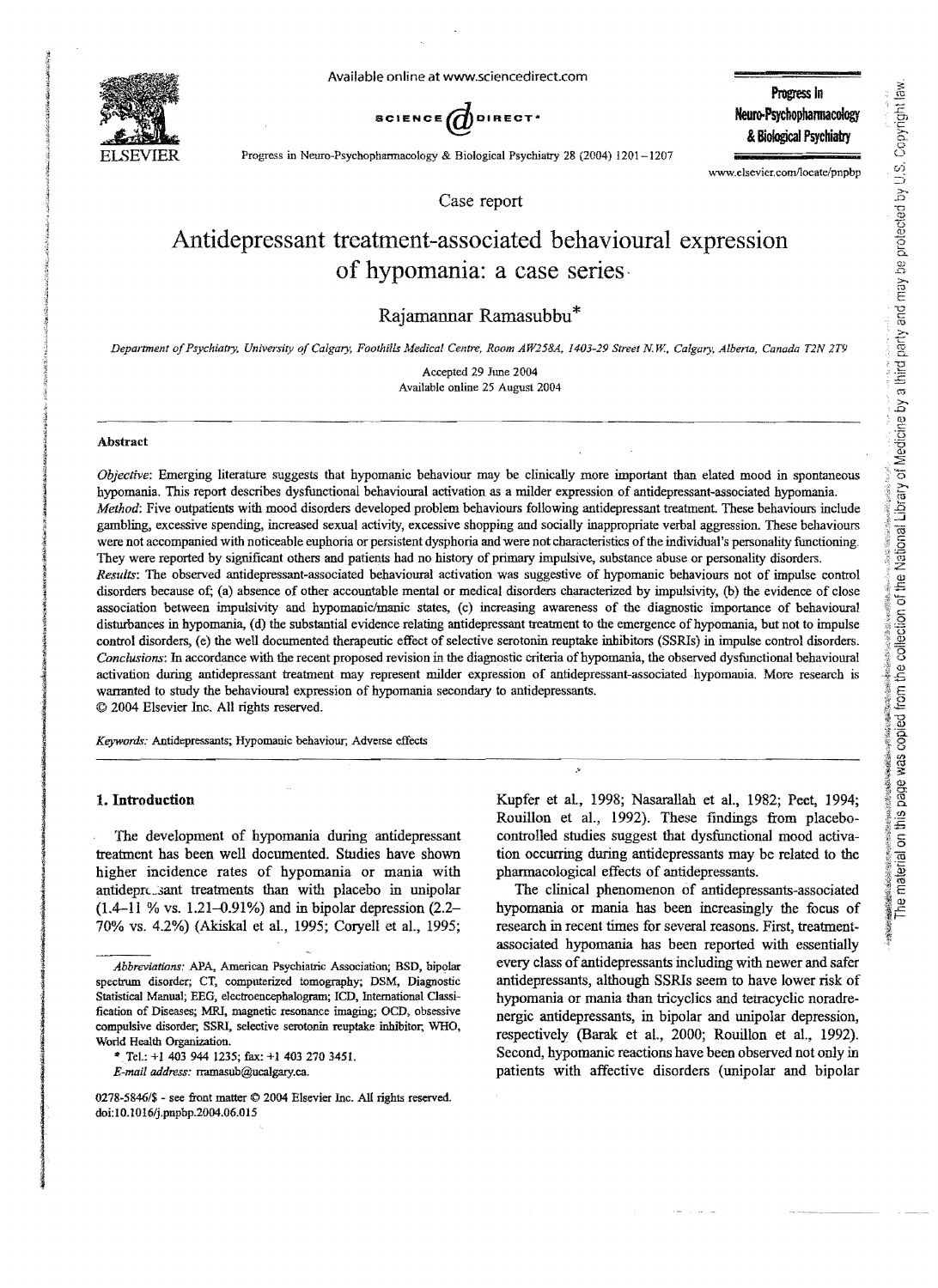depression) but also in patients with anxiety and non-mood disorders (Diler and Avei, 1999; Levy et al., 1998). This is noteworthy given the fact that antidepressants are widely prescribed for many conditions other than depression, such as anxiety disorders, premenstrual dysphoric disorder, pain syndromes, impulse control disorders, and personality disorders. Third, the utilization of antidepressants has increased drastically in most developed countries over the last 10 years due probably to broadening of indications, increased awareness and understanding of depression and decreased stigma toward seeking treatments for mood disorder (Freeman et aI., 2000; Hemels et al., 2002; McManus et al., 2000; Olfson and ~..Jerman, 1993). It is more likely that this trend of increased utilization will continue in the future and therefore the antidepressant related adverse effects including hypomanic reactions might need more attention. Fourth, the controversy whether antidepressant treatment-emergent hypomania in unipolar depression is pharmacologically induced adverse effect (secondary hypomania) or a manifestation of underlying bipolar diathesis remains unresolved. In this context, more research is focused on elucidating risk factors and studying phenomenological and nosological aspects of antidepressant-associated hypomania.

A few studies examined whether antidepressants-associated hypomania or manic states phenomenologically differ from spontaneous hypomania and mania. Antidepressant associated mania was found to be milder in psychopathology with less severe levels of psychotic symptoms, psychomotor agitation and bizarre behaviour than spontaneous mania (Stoll et aI., 1994). In contrast, another study suggests that antidepressant-induced mania could be severe requiring hospitalization (Howland, 1996). However, there were no differences in phenomenological and nosological status between antidepressant-induced hypomania and spontaneous hypomania in bipolar II (Akiskal et aI., 2003). Although the recent concept of bipolar disorder recognizes the existence of subthreshold fonns of hypomania (hypomanic symptoms only, brief hypomania lasting for 1-3 days) (Angst, 1998; Angst et aI., 2003; Benazzi and Akiskal, 2003a), and the clinical importance of hypomanic behaviour in the diagnosis of spontaneous-hypomania (Benazzi and Akiskal, 2003b), little is known about milder behavioural expressions of hypomania during antidepressant treatment.

This report describes a case series presenting with dysfunctional behavioural activation during antidcpressant treatment in the absence of observable mood elation or persistent irritability. The implications of antidepressant-associated behavioural expression of hypomania have been discussed.

## 2. Case reports

#### *2.1. Case 1*

The patient was a 37-year-old, single, Caucasian woman with a 2-year history of chronic depression and comorbid obsessive compulsive disorder (OCD). She was treated initially with incremental doses of paroxetine in an outpatient mood disorder clinic. She was prescribed paroxetine initially at the dose of 20 mg/day, which was gradually increased to 80 mg/day. Her clinical response was positive and linear to the increasing doses of paroxetine. She had shown complete remission in depreSSIOn and partial recovery from OCD in 3-4 months time. She then resumed her job as a secretary' in a finn. On subsequent monthly follow-ups, she was found to be normothymic for 9 months. However, her sister reported over the phone a significant qualitative change in patient's personality from being quiet and passive to socially and sexually overactive, which were considered to be totally uncharacteristic of her premorbid personality functioning. The retrospective chart review did not reveal any documentation of hypomania during the period of observable behavioural changes.

On further clinical inquiry, the patient admitted having increased libido and being sexually overactive and partying excessively in the previous three months. She was having indiscrete, unsafe sex with multiple male partners during that period. Her sexual relationship with a retired geneml pmctitioner alienated her from her family and friends. She was reported to be sleeping less than 3-5 h a night because of excessive partying and increased sexual aetivity. Her alcohol consumption increased marginally from 3-4 units to 10-14 units a week during the period of sexual ovemctivity. The reeent mental status examination did not reveal elated or irritable mood, pressure of speech, flight of ideas, grandiosity or distractibility. Interestingly she felt good about herself and reported a sense of excitement in social and heterosexual encounters. She justified her actions as compensatory for what she missed during her depression. She lacked judgement and had only partial insight about her behaviour. There was no previous or family history of bipolar disorder and past history of borderline or antisocial personality disorder, substance abuse or impulse-control disorder involving sexual behaviour. Medical investigations, including thyroid functions, were nonnal. Two weeks after the reduction of paroxetine, 80-40 mg/day, patient noticed a decrease in her sexual libido. After a month, she stopped seeing the retired family doctor and regained insights about her previous hypersexual behaviour.

### *2.2. Case 2*

A 55-year-old, married, Caucasian man was referred to the mood clinic with an 8-month history of treatment resistant major depression. He was an executive in a fedeml office and became disabled due to depression. Since this patient showed partial response to previous treatment with paroxetine, a Selective Serotonin Reuptake Inhibitor (SSRl), a second trial with another SSRl was considered. Sertraline treatment was initiated at the dose of 50 mg/day and gradually titrated to 300 mg/day over a period of 12 weeks. Patient responded positively to high doses of sertraline. He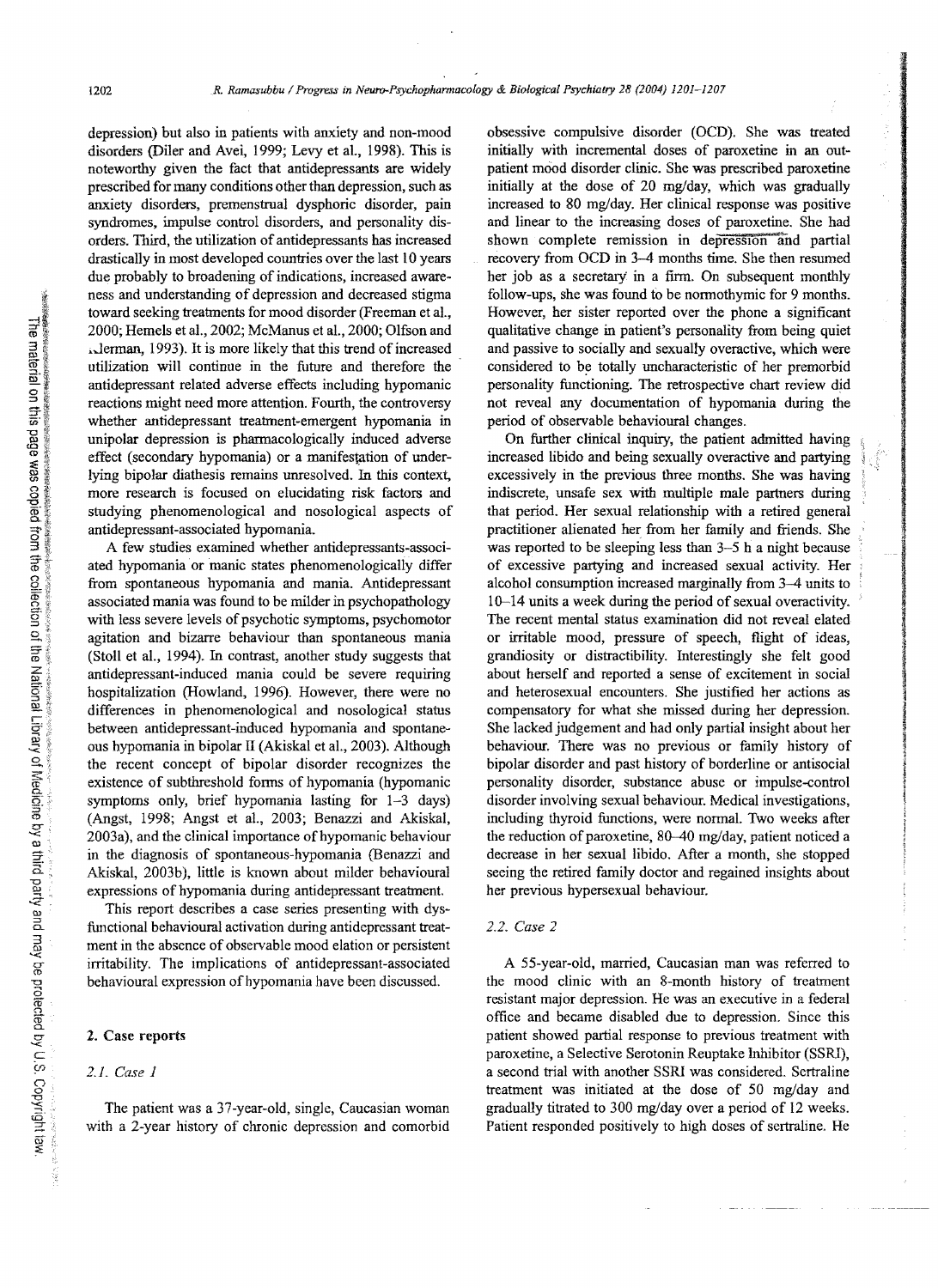appeared normothymic on subsequent monthly follow-ups for 3 months. However, his family doctor called over the phone and conveyed his wife's concerns regarding his recent personality change. His wife found that he had been gambling a lot, and spent time thinking and planning expensive vacations. He was trying to make more money by gambling to spend for expensive vacations. He seldom stayed at home during the recent weeks. He displayed irritable moods when his behaviour and whereabouts were questioned. She also found that he had lost 10,000 dollars in a poker game in a casino and despite his losses, he booked an expensive cruise vacation for 5000 dollars with his credit cards. He bought a new car although his old car was in sound condition and crashed his new car into another stationary car. This behaviour of gambling and excessive spending was considered to be totally out of his character. There was no previous or family history of bipolar, personality, substance abuse, and other impulse-control disorders. Medical history revealed bilateral carpel tunnel syndrome but no hypothyroidism. On subsequent clinical interview, he admitted feeling good with increased energy, interest and decreased need to sleep. However, the psychiatric evaluation performed during the period of problem behaviour did not show any evidence suggestive of persistent hypomanic moods (irritability, elation lasting for at least I week). Further, cross-sectional mental status examination did not reveal pressure of speech, flight of ideas or grandiosity. Subsequently, sertraline was decreased from 300 to 200 mg in a week. The energized risk-taking, gambling and excessive spending behaviours disappeared in 2-3 weeks after the reduction of sertraline.

## *2.3. Case 3*

A 56-year-old, married, Caucasian male was referred with a history of major depression following a right medullary stroke resulting in left hemiparesis, numbness and mild ataxia. Magnetic resonance imaging (MRI) showed small vessel disease. Major depressive episode began within 2 weeks after stroke and continued for several months even after complete recovery from stroke without any residual deficits. This medical condition, including hyperlipidemia, hypertension was stable with treatments (atorvastatin 10 mg/day; ramipril 5 mg/day). He was also taking preventive aspirin treatment. Citalopram was prescribed for post-stroke depression. He showed partial response to citalopram at the dose of 20 mg/day, there was a marginal improvement in mood, energy interest and vegetative symptoms. Further attempts to increase the dose of citalopram to 60 mg/day were unsuccessful because of nausea and dizzy spells. Hence, it was decided to augment citalopram with lamotrigine a novel antiepileptic drug with antidepressant and mood stabilizing potentials. Patient showed remarkable improvement in 3-4 weeks after the addition of lamotrigine 100 mg/day on citalopram 40 mg/ day. A month later, he became asymptomatic and fully

functional. Then he resumed his business of running a trucking company. He appeared normothymic on monthly follow-ups. During the following 2 months he missed the appointments but got his prescription renewed over the phone.

One morning he attended with his wife as an emergency for urgent psychiatric evaluation. His wife expressed grave concern regarding his behavioural changes in recent months. Apparently, he was missing his work and found in casinos gambling and socializing with prostitutes. He had spent 50,000 dollars within 2-3 months. He concealed the gambling and extramarital sexual activities from his wife. His wife could not find any major change in mood or behaviour at home when he was involved in gambling. According to the patient and his wife, he never mismanaged his ffiances and business and never had sexual relationship outside his marriage prior to this episode. His wife expressed shock and disbelief of his behavioural changes. There was a family history of bipolar disorder but he never had any past history of spontaneous hypomania. Further, there was no evidence suggestive of personality and substance-abuse disorders. Considering that these behavioural changes were hypomanic in nature, divalproex sodium 750 mg/day was substituted for lamotrigine (Divalproex appears to demonstrate a more robust antimanic prophylactic effect as compared to lamotrigine). Citalopram was decreased to 20 mg/day and divalproex sodium was increased to 1250 mg/day (plasma concentration 400 mmol/ I). After a couple of weeks, he regained good insight about his previous risk taking impulsive behaviours. He sold his business to a new ownership and he got a job in a different firm. He maintained euthyrnia with the combination of citalopram 20 mg/day and divalproex sodium 1250 mg/day.

## *2.4. Case 4*

A 56-year-old, separated, Caucasian woman with a 6 month history of depression following ischemic stroke involving right carotid territory was referred to post stroke mood clinic for evaluation and treatment of her depression. MRI showed right internal carotid artery dissection causing watershed infarcts within periventricular region. She underwent a stent surgery within a week after stroke. Major depression began 3-4 weeks after the stroke, which gradually worsened despite full neurological recovery. Prior to the stroke she had a long history of anxiety disorder and characterological depression. Citalopram was initiated at the dose of 20 mg/day and was increased gradually to 60 mg/ day. After 8 weeks of citalopram monotherapy, methylphenidate 20 mg/day was added to mitigate the residual anergia and amotivation. Although she evidenced a complete recovery from depression with the combination treatment, she relapsed within 3 months after she returned to work. Venlafaxine (serotonin norepinephrine reuptake inhibitor) was prescribed after discontinuation of citalopram and methylphenidate. When she was taking venlafaxine at the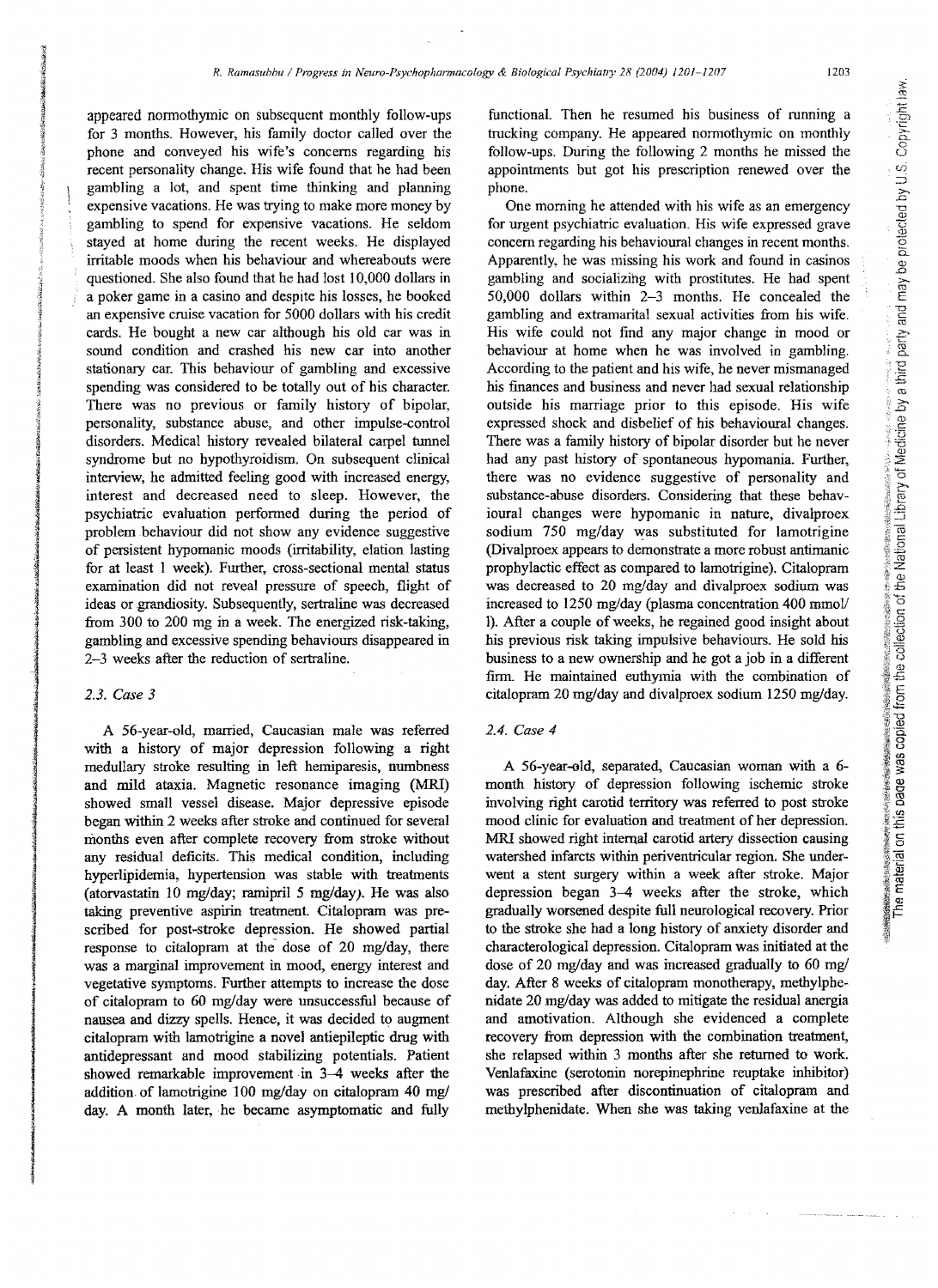dose of 300 mg/day with risperidone 0.5 mg/day (for severe guilt feelings) she became more energetic, socially active. Her daughter and close friends raised concerns regarding her rapid voluminous speech in social gatherings and increased socialization.

On further enquiry, patient disclosed that she had been buying antiques through the Internet (E-Bay) using her credit cards and accumulated a debt of 3000 dollars within 2 weeks. She openly criticized a television talk show host on a live show. She was also writing critical letters to a local newspaper about government policies. Her sleep apparently was diminished with initial insomnia during this period. Her over assertiveness, and impulsive buying were considered to be out of her normal character and she never had a history of impulse-control disorders or borderline-personality disorder. Further, there was no family or past history of bipolar disorder. Repeat neurological examination, electroencephalogram (BEG) and computerized tomography (CT) scans did not reveal any progression of cerebrovascular disease or evidence of seizure disorder. Her blood pressure was normal with antihypertensive medication (ramipril 5 mg/day) and her thyroid stimulating hormone level was normaL On cross-sectional examination she did not have any evidence suggestive of hypomanic moods or increased psychomotor activity, pressure of speech, grandiosity, flight of ideas. Addition of divalproex 1000 mg/day at bedtime (plasma concentration 420 mmol/l) resolved behavioural changes and sleep disturbance within 2-3 weeks. There were no reports of hypomanic behaviour in the subsequent 6 months of follow up.

## *2.5. Case 5*

A 54-year-old, married, Caucasian man was referred to the post-stroke mood clinic with a history of probable major depression associated with one minor stroke and one transient ischemic attack involving left carotid territory. MRI did not show any infarct. His blood pressure and hyperlipidemia were under control with entalapril 10 mg/ day and atrovastatin 10 mg/day. After the diagnosis of major depressive disorder was established, citalopram was prescribed at the dose of 20 mg/day and increased to 40 mg/day over a period of 4 weeks. He responded well to the citalopram treatment and remained asymptomatic for several months. Then he resumed his job as a truck driver in a local municipality office and was also attending mood clinic for monthly follow-ups. Although he was observed to be normothymic on cross-sectional mental status examination, several complaints about his recent behavioural changes were made by his employer, co-workers, stroke neurologist and family doctor. He was reported to be increasingly verbally abusive, aggressive and excitable in social situations. He seemed to get involved in arguments frequently with others. Patient also admitted feeling more angry and irritable in social situations for trivial reasons. However, he justified his angry outbursts saying that he could not tolerate

insults, exploitations, disrespect from others. Sleep was disturbed with early insomnia. His wife did not notice any major changes in his mood or behaviour at home. Mental status examination performed after the disclosure of behavioural change did not reveal any hypomanic moods, pressure of speech, flight of ideas or grandiosity.

「後継はの後のことには

He had a history of childhood sexual abuse and posttraumatic disorder, which was reported to be resolved with long-term psychotherapy. Initial psychiatric evaluation did not reveal personality, impulse control, substance abuse or bipolar disorders. A repeat neurological, EEG and CT scans did not show any fresh neurological deficits or brain infarcts. Reducing the dose of citalopram to 20 mg/day resolved verbal. aggression, but his depression got worse. Then citalopram was increased to 40 mg/day and epival 1000 mg/day (plasma concentration 386 mmolfl) was added gradually. He maintained the normothymic state without any behavioural activation following the changes in medication.

## 3. Results: clinical evaluation of the problem behaviours

At the phenomenological level, these problem behaviours reported in these case series could be characterized as impulsive or disinhibited behaviours since these behaviours concur with the characteristics of impulsiveness (failure to resist impulse, drive, or temptation, deficient tolerance of delay of gratification, inability to inhibit or delay voluntary behaviours). They were considered as dysfunctional and maladaptive because of negative social and financial consequences.

At the syndromal level, they were judged to be the expression of minor form of hypomania because these dysfunctional, risky behaviours were associated with sleep disturbances, poor judgement and insight, and were uncharacteristic of the patients, and changes in behaviours and functioning were observed by others. Further they could not be accounted for by previous history of primary impulse control personality or psychotic disorders. Hypomanic behaviours are diagnostically and clinically more important than hypomanic moods in spontaneous hypomanic states (Benazzi and Akiskal, 2003b; Angst et al., 2003). However, these patients did not meet the DSM IV criteria for hypomania or mania due to the absence of historical or clinical evidence of persistent hypomanic moods (elevated, irritable). This aspect has been further discussed in the discussion section.

At the etiological level, these behaviors were judged to be related to antidepressant treatment because the emergence of these behaviours was temporarily related to antidepressant treatment. Further, in two patients, these behaviours were correlated with high doses of SSRIs (cases 1 and 2) and reduction of SSRI antidepressants resolved the behaviours rapidly in three patients (cases I, 2 and 5) suggesting a dose-dependent relationship between hypomanic behaviours and SSRI treatment (Ramasubbu, 2001).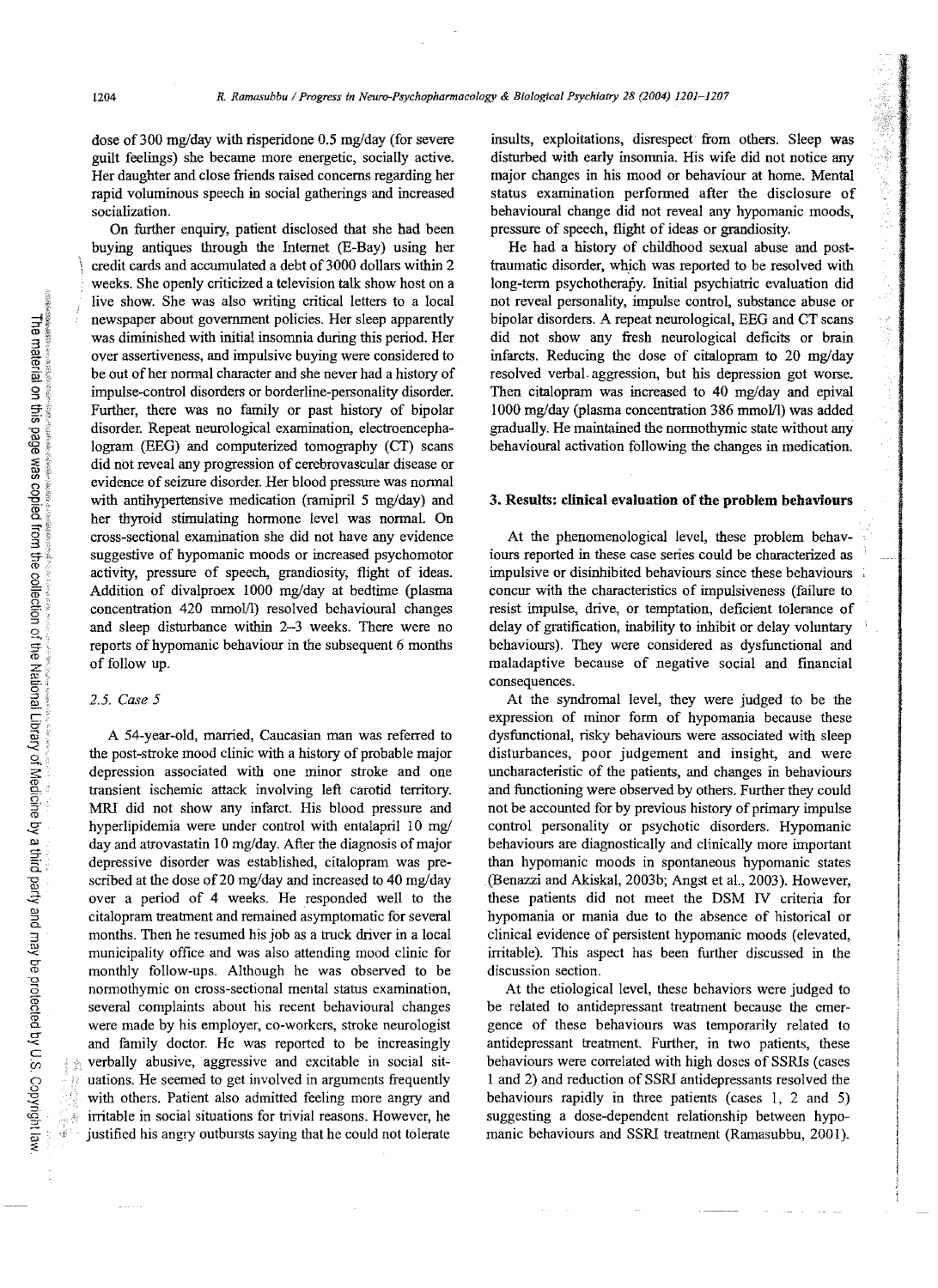The addition of anti-manic agent (divalproex) resolved problem behaviours in two patients (cases 3 and 4).

Three patients (cases 3, 4 and 5) had a history of brain vascular lesions which might have contributed to impulsive behaviours and impaired judgement. This raises the diagnostic possibility of personality change due to stroke. However, the temporal relationship between antidepressant treatment and the emergent impulsive behaviours and rapid resolution of these symptoms with pharmacological intervention suggest that they were antidepressant-treatment related. The higher representation of depression associated with stroke in this case series reflect the author's involvement in providing psychiatric services for patients with post-stroke depression and hence this clinical observation of behavioural activation during antidepressant treatment cannot be generalized to other patients with poststroke depression. At the same time it is possible that stroke patients might be more vulnerable to develop dysfunctional behavioural activation secondary to antidepressant treatment.

## 4. Discussion

This clinical report is the first to document that antidepressant-associated manic states may include behavioural expression of milder forms of hypomania in addition to Diagnostic and Statistical Manual of Mental Disorders-Fourth Edition (DSM IV) (American Psychiatric Association [APAJ, 1994) defined hypomania, mania and rapid cycling. Furthermore, this case series demonstrate that dysfunctional behavioural activation could be a predominant clinical manifestation of antidepressant-associated hypomania.

There are several reasons for the failure to recognize or report hypomanic behaviours during the antidepressant treatment as the milder expression of antidepressant treatment emergent hypomania. First, most studies investigating antidepressant-associated manic states used descriptive approach based on DSM IV (APA, 1994) and International Classification of Diseases-Tenth Edition (lCD-lO) (World Health Organization [WHO], 1992) diagnostic criteria which do not recognize the concept of subthreshold or minor forms of hypomania. Furthermore, both diagnostic systems considered the hypomanic moods as more fundamental than hypomanic behaviour in diagnosis of hypomania (DSM IV, APA, 1994; ICD-lO, WHO, 1992). Since these internationally recognized diagnostic systems are widely used in psychiatric practice, clinicians will be reluctant to consider the diagnosis of hypomania in the absence of observable hypomanic moods. However, given the wide range in the reported incidence rates of antidepressant-associated hypomania (Akiskal et aI., 1995; Coryell et al., 1995; Kupfer et al., 1998; Nasarallah et al., 1982; Peet, 1994; Rouillon et aI., 1992), it is possible that there might be differences in the identification of hypomania

between studies and hypomanic symptoms or behaviour might have been reported as hypomania by some but had not been explicitly stated. Second, the prominence of behavioural activations coupled with less observable and fluctuating hypomanic moods could be regarded as manifestations of personality disorder or impulse control disorder. Third, the lack of subjective suffering and insight regarding these behaviours may prevent reporting to clinicians or seeking treatment. Fourth, these behaviours can be concealed from significant others and often can be missed by clinicians due to the absence of overt hypomanic moods during the follow up care.

The reported dysfunctional behaviours in this case series may occur in conditions other than hypomanic state, which needs further discussion. Since dysfunctional impulse behaviour is the stem criteria for impulse-control disorders or associated feature of other mental disorders such as substance abuse and personality disorders, they should be ruled out prior to considering that these impulse behaviours were signs of hypomania. Most of the primary impulse control disorders typically begin in early adolescence and remain chronic (DSM N, APA, 1994). However, in this case series, these behaviours were non-existent prior to antidepressant treatment and lasted for a limited period of time and resolved quickly with reduction of antidepressants or addition of mood stabilizers. Unlike patients with impulsecontrol disorders, the patients reported in this case series did not have a past history of primary impulse-control disorders, substance abuse disorders or associated antisocial and borderline personality disorders.

It could be argued that the treatment emergent impulsive behaviours might represent impulse-control disorders secondary to antidepressant treatment. However, there is more evidence to support the anti-impulsive effect of SSRIs than its impulsogenic potentials (Kim and Grant, 2001). Compared to vast literature concerning antidepressant-associated hypomania (Akiskal et aL, 1995; Coryell et aI., 1995; Kupfer et aI., 1998; Nasarallah et aI., 1982; Peet, 1994) there were only a few case reports documenting the association of antidepressant treatment with the emergence of impulsive behaviours such as hypersexual behaviour and kleptomania (Adamou and Hale, 2003 ; Elmore and Quattlebaum, 1997; Kindler et aI., 1997). Furthermore, in one report (Elmore an, Quattlebaum, 1997) the three women who manifested with SSRIs induced hypersexuality had had clinical indicators of bipolarity (depression with psychosis) and other common, co-morbid conditions of bipolar illness including alcohol abuse, attention deficit disorder and personality disorders. Hence it is possible that the hypersexual behaviours emerged during SSRIs treatment in these patients could be the soft signs of hypomania.

The rare occurrence of SSRIs-induced impulse-control disorders coupled with documented efficacy of SSRIs in the treatment of impulse--control disorders support the serotonin deficient hypothesis of impulse-control disorders. The observed paradoxical impUlsive behaviours associated with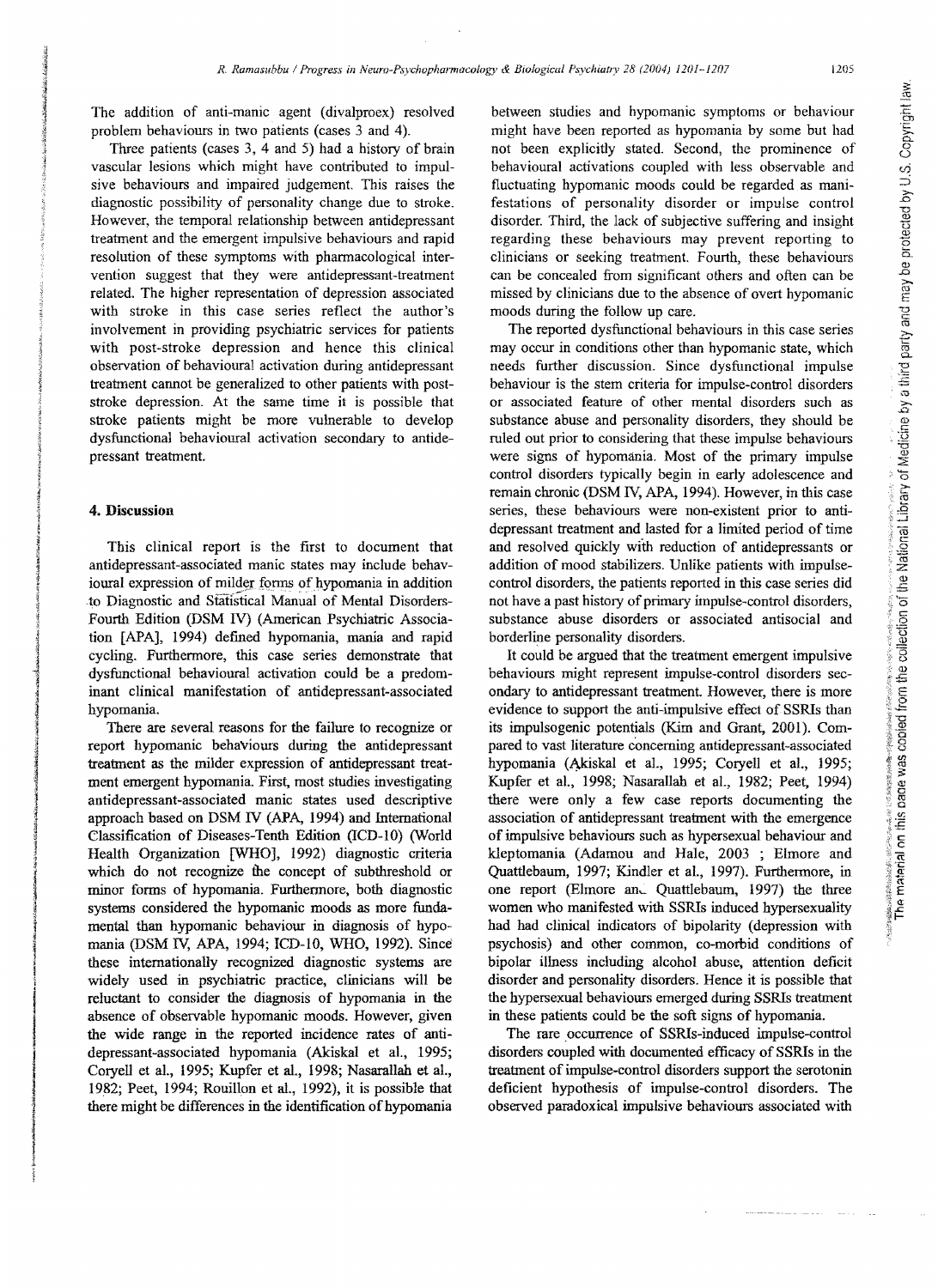antidepressant treatment have been speculated to be due to dose dependent activation of dopamine and or noradrenergic neurotransmission during treatment with sertraline, paroxetine and venlafaxine (Elmore and Quattlebaum, 1997; Kindler et aI., 1997). Similar mechanisms involving dopamine and noradrenergic systems have also been implicated in hypomanic and manic states that could explain the interrelationship between bipolarity and impulsivity (McElroy et al., 1996).

The fundamental question is how these impulsive dysfunctional behaviours could be qualified as hypomanic behaviour in the absence of observable elated or irritable mood. Emerging evidence suggest that impulsivity and bipolarity are interrelated (McElroy et al., 1996; LeJoyeux et al., 2002). Impulsive behaviours are common in bipolar disorder and vice-versa. Impulse-control disorder and bipolar disorder share common psychophysiologic abnormalities (McElroy et al., 1996). The evidence from two major studies supports the importance of hypomanic behaviours in the expressions of spontaneous hypomania or Bipolar II disorder. Based on the results from a large epidemiologic cohort (Angst et al., 2003) advocated the inclusion of hypomanic behaviour (symptoms of overactivity) as essential criterion of hypomania just as euphoria or irritability. Similarly, in a recent study, energized activity emerged as a prominent clinical factor with greater diagnostic importance than elated mood in self-rated hypomania in a large outpatient population with combined sample of unipolar and bipolar disorders (Benazzi and Akiskal, 2003b). Consistent with above reports, this clinical observation suggests that antidepressant-associated hypomania may also be predominately manifested with hypomanic behaviours rather than with hypomanic moods. This awaits further investigation.

Prior to discussing the implications, the limitations of this clinical observation need to be addressed. First, this is a small case series of five depressed patients with three patients having secondary depression due to stroke. This limits generalization. Second, the diagnostic or clinical importance of hypomanic behaviours reported in spontaneous hypomania may not be applicable to antidepressant induced hypomania with out empirical evidence from large data. Third, this clinical observation should not mislead clinicians because not all behavioral activation during antidepressant treatment can be considered as expression of hypomania unless there are other associated disturbances such as poor sleep, impaired judgement, insight and functioning. Compensatory behavioral activation related to euthymia should be considered as differentials.

If proven in a large data, hypomanic behaviour as a predominant expression of antidepressant-associated hypomania may have clinical and research implications. In accordance with the recent fmdings of large epidemiologic studies (Angst, 1998; Angst et al., 2003; Benazzi and Akiskal, 2003b) the inclusion of hypomanic behaviour as stem criterion in the diagnostic criteria for hypomania may

facilitate the recognition or identification of milder expressions of hypomania manifesting in the form of hypomanic behaviour both in spontaneous and antidepressant-associated hypomania. As observed in this case series, hypomanic behavioural symptoms could be more reliably elicited and corroborated with collateral infonnation than hypomanic moods. In minor forms of hypomania, the symptoms of hypomanic moods may be more subjective, less observable and less pervasive than in full-blown or DSM IV (APA, 1994) defined hypomania. Hence, subjective and behavioural specific mood elation or irritability could be easily missed in cross-sectional clinical evaluation as in this case series.

Careful clinical enquiry about the behavioural indicators of hypomania during treatment with antidepressants may. facilitate earlier identification and appropriate management of antidepressant-associated hypomania. Failure to identifY or recognize antidepressant-associated hypomanic behaviour may lead to misdiagnosis and mismanagement of these behaviours as symptoms of impulse-control disorders or associated feature of depression with the resulting increase in the doses of SSRIs or antidepressants. Since antidepressant-associated hypomania could be a manifestation of bipolar spectruni disorder missing this phenomenon may result in financial, vocational and medico-legal consequences.

The major concerns in recognizing the existence of minor forms of antidepressant-associated hypomania will be overdiagnosis of hypomania secondary to antidepressant treatment or bipolar disorder with the resulting increased utilization of mood stabilizers. The over-diagnosis of antidepressant induced secondary hypomania on the basis of hypomanic behaviour can be minimized by a careful clinical assessment as discussed in the previous section. However, the recognition of the nosological status of antidepressant-associated hypomania as bipolar type ill (Akiskal et al., 2003) may contribute to over-diagnosis of bipolar disorder.

The recent introduction of operational diagnostic criteria for bipolar spectrum disorder (BSD) (Ghaemi et aI., 2002) will help to distinguish BSD from pharmacologically induced secondary hypomania in patients with antidepressant treatment-associated hypomania. Following these criteria, BSD can be diagnosed even in the absence of spontaneous hypomania or mania. Antidepressant-associated hypomania in patients with anxiety or other non-mood disorders would not qualify for the diagnosis of BSD. Furthermore, the presence of antidepressant-associated hypomania in major depression is not sufficient for the diagnosis of BSD unless the criterion of clinical indicators of bipolarity is met. However there is a limitation in this criteria. Although family history of bipolar disorder is a recognized risk for antidepressant-associated manic switch (Howland 1996), the importance of it can be overlooked if the existing criteria for BSD are applied. Hence, it might be appropriate to consider family history of bipolar disorder as